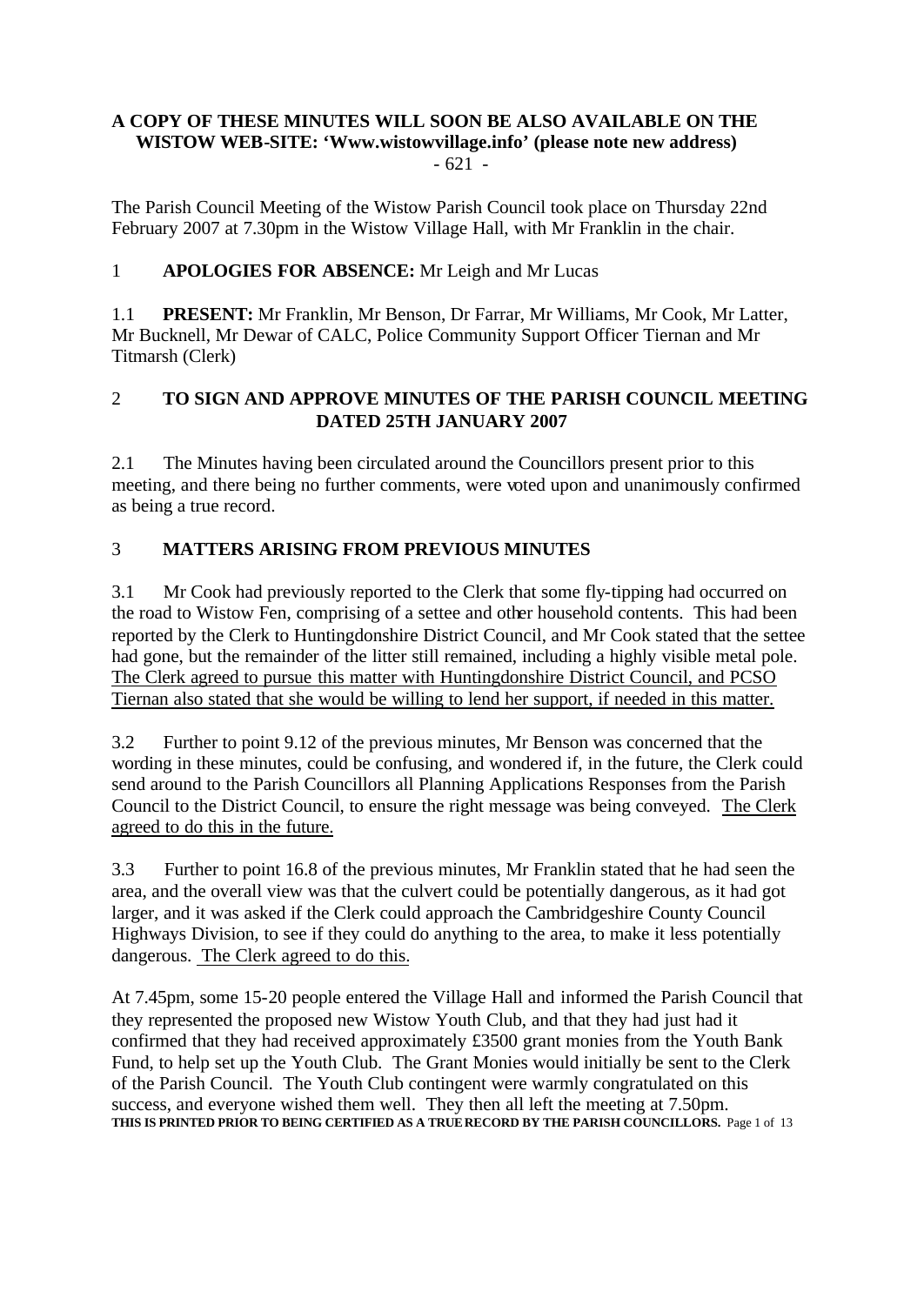3.4 Further to point 14.2 of the previous minutes, the decision was made for Councillors to only put on Planning Application envelopes that were being circulated around the Parish Council, that they had 'seen the Planning Application only', and not to put any comments actually on the envelopes, as this was to be reserved for the Parish Council Meetings only. If Councillors were aware that they would be unable to attend a Parish Council Meeting, where a Planning Application was due to be discussed, then they were responsible for sending their individual comments privately and securely to the Clerk prior to the Parish Council Meeting date. All the Parish Councillors present agreed to this proposal from immediate effect.

3.5 Further to point 12.2 of the previous minutes, the Clerk stated that British Telecom had been contacted about the state of the pay phone in the village, but nothing had been done as of yet.

3.6 Further to point 12.2 of the previous minutes, Mr Bucknell stated that the system had changed for the proposed moving of the village 30 mph signs, and that it couldn't really be extended, as the placement of the signs were partially governed by where dwellings are, and the village limits.

3.7 Further to point 12.2 of the previous minutes, the Clerk stated that he had received a reply from Jason Tyrrell of Cambridgeshire County Council about the possibility of Wistow village being included on the County Council Gritting run. This reply stated that it could not be included this year, but he would put Wistow's name forward to be included next year, but this would be dependent on financial resources at the time.

## 4 **MEMBERS DECLARATION OF INTEREST FOR ITEMS ON THIS AGENDA**

4.1 It was noted that as Mr Williams was a member of the Village Hall Committee, he had declared openly his personal interest under the New Code of Conduct of the Local Government Act 2000, Part 3, and therefore was still able to participate in aspects of business dealing with the Village Hall. Mr Williams also declared openly that as he was also putting himself forward as the Village Handyman, and therefore he would not take part in any discussions that involved work to be undertaken by the Village Handyman. Mr Bucknell also wished it known that he also had a Declaration of Interest under item 9 and the first two points under item 17 of this Agenda, as both a District Councillor and involved with Huntingdonshire Housing Partnership.

# 5 **a - FINANCE - TO APPROVE THE FINANCIAL STATEMENT/ PAYMENT OF ACCOUNTS FOR JANUARY 2007**

5.1 As this had been circulated around the Councillors present prior to this meeting, and there being no further comments, they were voted upon and unanimously confirmed as being a true record.

**THIS IS PRINTED PRIOR TO BEING CERTIFIED AS A TRUE RECORD BY THE PARISH COUNCILLORS.** Page 2 of 13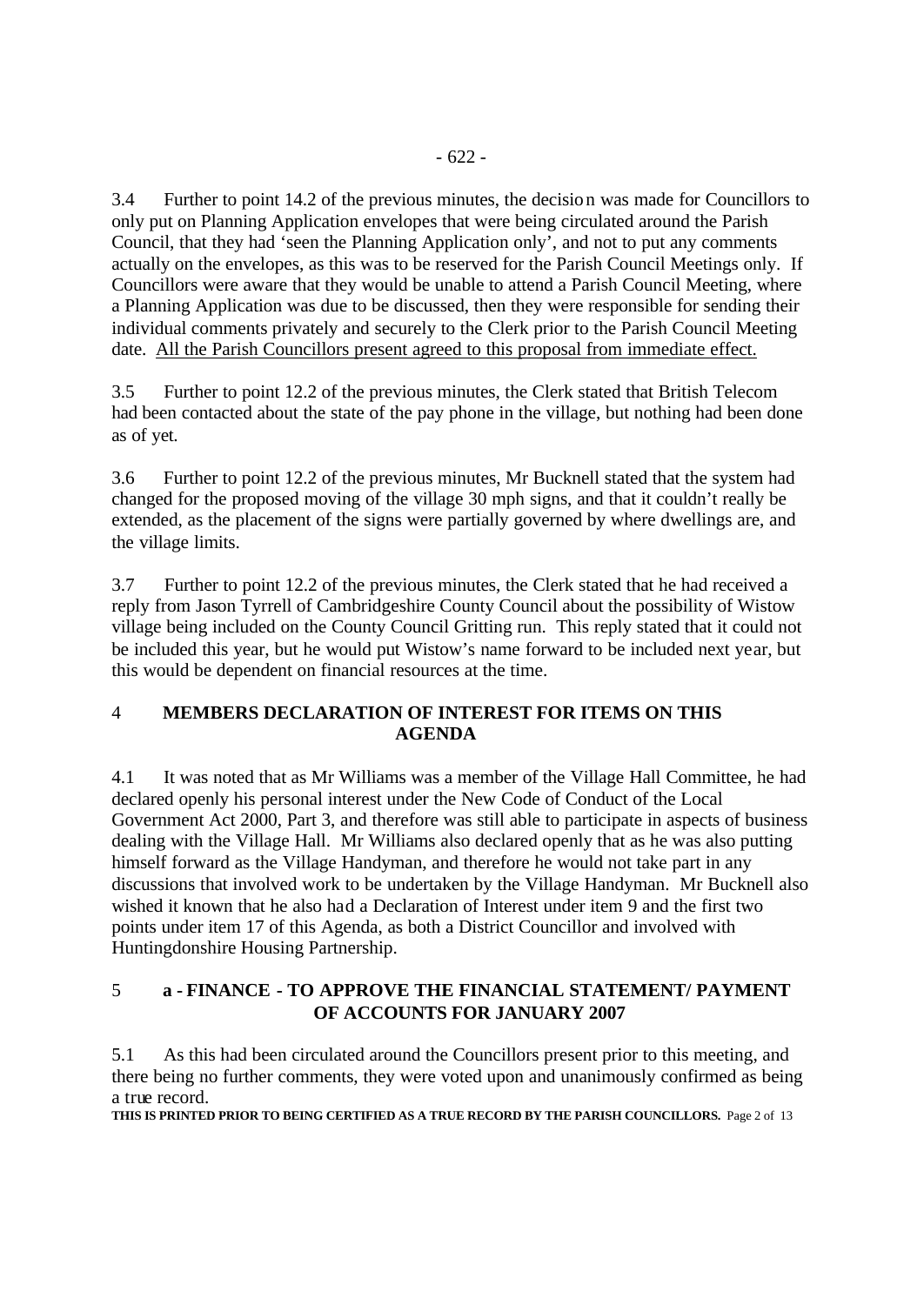## 5 **b - FINANCE - TO APPROVE PAYMENT OF OUTSTANDING AMOUNTS: MR D TITMARSH - JANUARY 2007 SALARY (RATES AS PER MINUTE NO. 11.1 OF THE MEETING DATED THE 30TH MARCH 2006) £ 167.52 MR R COOK - PLAYING FIELD SEAT REPAIRS EXPENSES £ 63.65**

5.2 These were agreed upon by all the Councillors present and the outstanding cheques duly signed at the meeting.

## 5 **c - FINANCE - TO REVIEW CASH FLOW, CHURCH WALL ACCOUNTS AND RESOLVE ANTICIPATED ISSUES**

5.3 The Cash Flow had been circulated around the Councillors prior to this meeting, and Mr Latter asked for some historical information about the Grass Cutting and the Churchyard Tap payments, and the Parish Council's relationship with the Parochial Church Council. Mr Franklin and the Clerk explained this information to Mr Latter, and there being no other issues, the Cash Flow was unanimously agreed upon at this time.

5.4 Regarding the Church Wall Accounts, it was asked where the Display Boards purchased for the Heritage Weekend now were, and it was confirmed that they were secure in the Village Hall premises.

# 6 **CORRESPONDENCE (INCLUDING OLD ENVELOPES STILL IN CIRCULATION)**

# 6.1 **The Clerk reported that there was still an envelope in circulation from the 18th October 2006, including details about the Anglia in Bloom Seminar, a COPE Newsletter, and a Playground Service Grant, and appealed to all the Parish Councillors to once again, search to see if they were in possession of it.**

6.2 Mr Cook also stated that an envelope had been returned to him three times, after he had seen it, and asked that Councillors ensure they look to see who had already seen the envelope, rather than just passing it to the nearest person on the list.

# 6.3 **CORRESPONDENCE PREVIOUSLY CIRCULATED**

- 6.31 Hunts PCT Information and Annual Report
- 6.32 CCC Cambridgeshire Waste Private Finance Initiative Project letter
- 6.33 East Midlands Regional Assembly CD and Letter
- 6.34 HDC Small Scale Environment Improvement Scheme Grant letter and form
- 6.35 CCC Countryside Access Team Report 05/06
- 6.36 Cambridgeshire and Peterborough NHS Annual Report 05/06
- 6.37 Arts Information
- 6.38 CCC Cam clerks Service
- 6.39 Cambs Voice Autumn 2006 and AGM Minutes
- 6.40 Countryside Voice Autumn 2006
- 6.41 Arts Diary Nov/ Dec 2006

**THIS IS PRINTED PRIOR TO BEING CERTIFIED AS A TRUE RECORD BY THE PARISH COUNCILLORS.** Page 3 of 13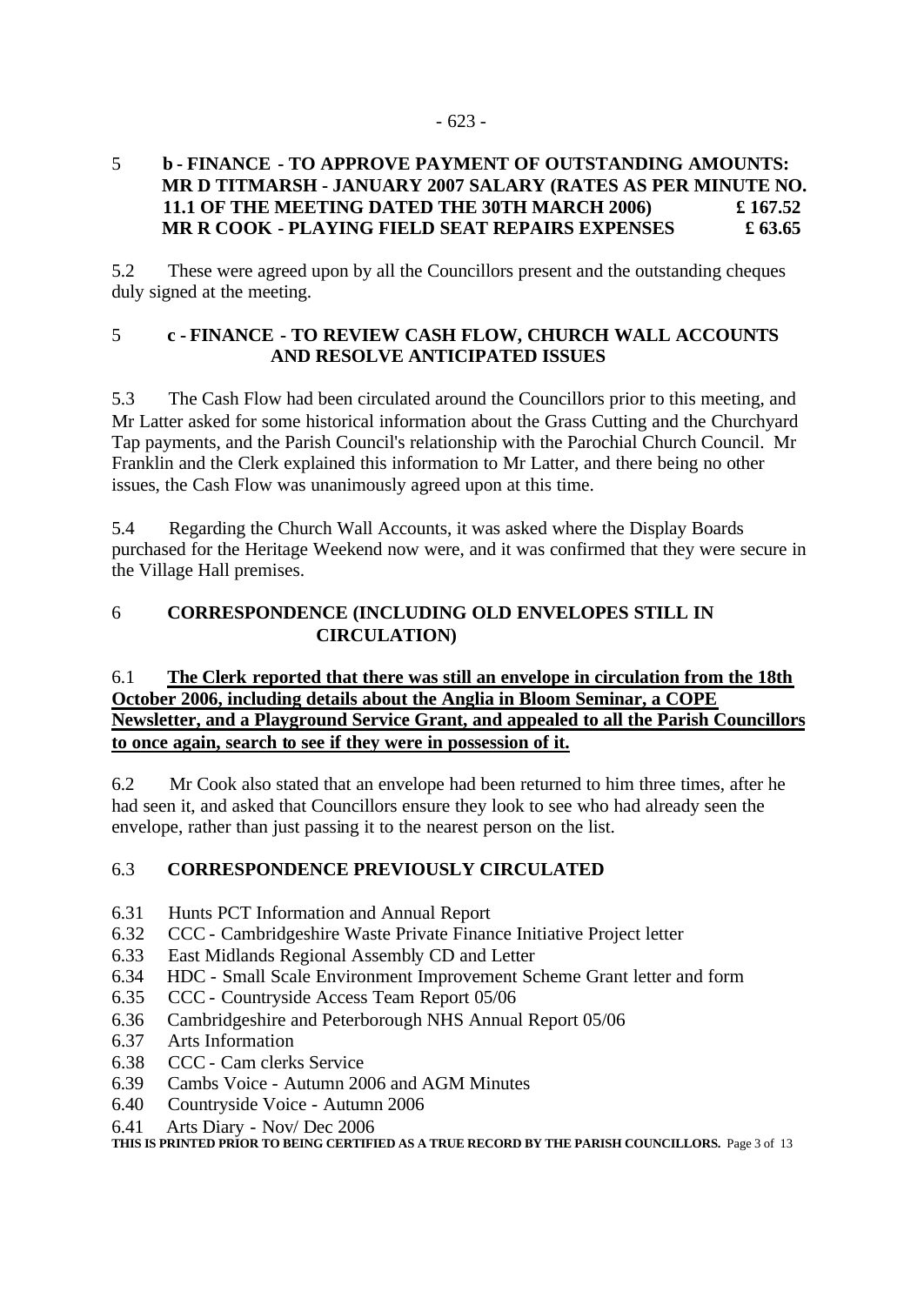- 6.42 Clerks and Councils Direct Nov 2006
- 6.43 Parish Paths Partnership letter
- 6.44 Planning Application The Barn, Mill Road, Wistow change of use from ancillary accommodation to independent dwelling - 0603569FUL
- 6.45 HDC Draft Supplementary Planning Documents
- 6.46 CCC Winter Gritting and Snow Clearing leaflets
- 6.47 Cambs ACRE Community Action Winter 2006
- 6.48 HDC Playing Field e-mail
- 6.49 HDC Funding Fair information 25/1/07
- 6.50 SMP Playgrounds information
- 6.51 Planning Application Land at Orchard House, Mill Road, Wistow proposed residential development - 0602458OUT
- 6.52 Living Sport information
- 6.53 COPE Newsletter January 2007
- 6.54 CCC Inside Trade magazine
- 6.55 Distraction Burglary Task Force information
- 6.56 Victim Support donation request letter
- 6.57 CCC Budget information 2007/08
- 6.58 CPRE Planning information Workshop information 17/3/07
- 6.59 Arts information
- 6.60 Clerks and Councils Direct January 2007
- 6.61 Cambridgeshire and Peterborough Fire Authority Precept letter 2007/08
- 6.62 Luminus Group Ramsey Grand Site letter
- 6.63 HDC Council Tax Precept letter
- 6.64 Arts information
- 6.65 HDC Code of Conduct letter and forms
- 6.66 HDC Parish Electoral Review papers

#### 7 **COMMUNITY LIAISON OFFICER - TO REPORT TO PARISH COUNCIL**

7.1 PCSO Tiernan reported to the Parish Council that a 'no cold calling area' had been set around Oakland's Close, Wistow with the help of the Trading Standards Department. PCSO Tiernan had also become aware of one bungalow in that locality having someone attempt to force entry into that property recently, but it had not been officially reported to the Police. A theft of diesel and theft of a motor vehicle had however, been reported from the Parish approximately 2 months ago.

7.2 The damage of the picnic tables in the playing field was raised to PCSO Tiernan, and she stated that this could have been reported to the Police when first noticed.

7.3 PCSO Tiernan stated that a Neighbourhood Policing Panel Meeting was due to be held on the 5th March 2007, in the Warboys Village Hall, and that it would be good for some people from Wistow to attend.

There being no further Police business to be discussed, PCSO Tiernan was thanked for her time, and she left the meeting at 8.20pm.

**THIS IS PRINTED PRIOR TO BEING CERTIFIED AS A TRUE RECORD BY THE PARISH COUNCILLORS.** Page 4 of 13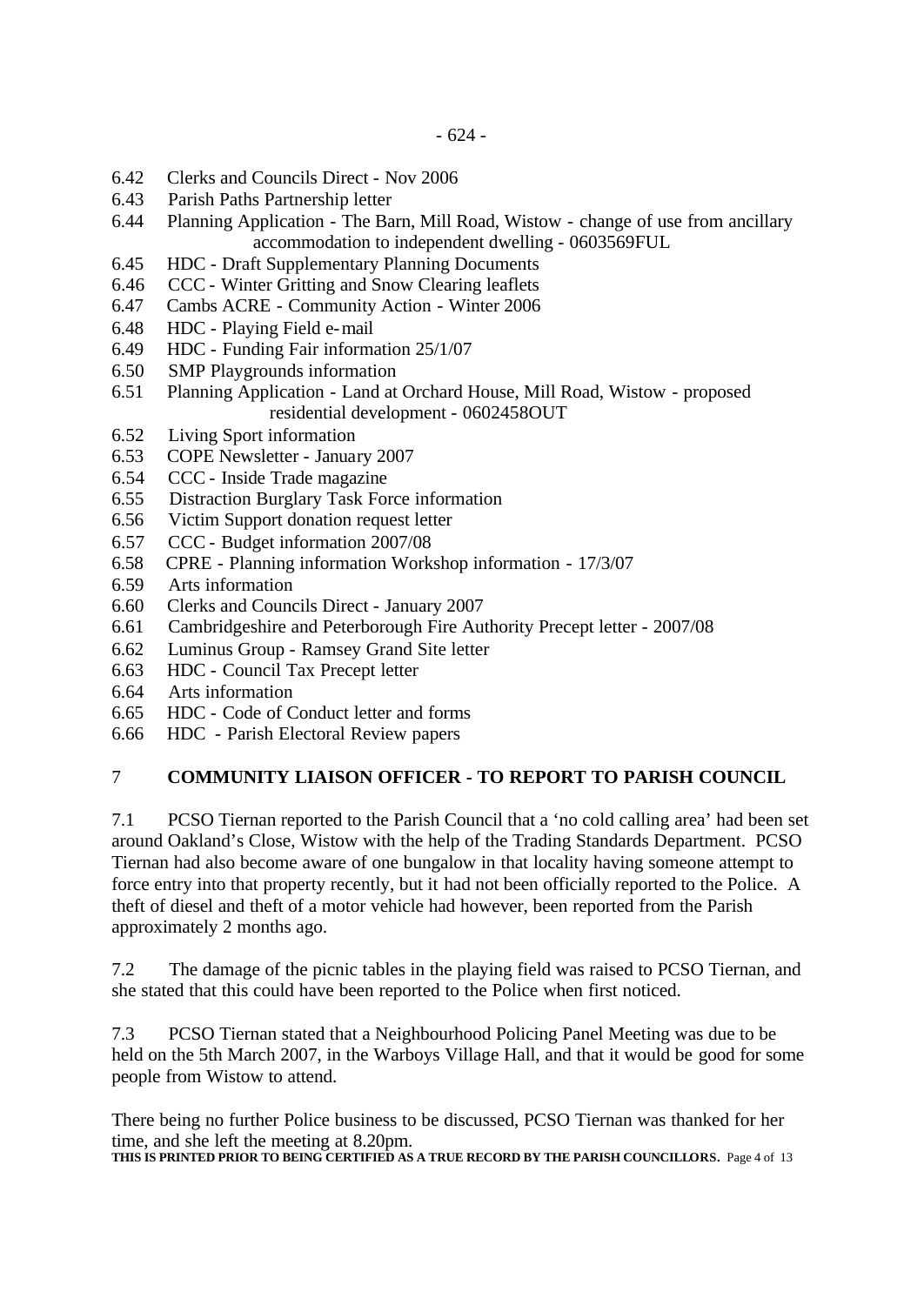#### 8 **QUALITY COUNCIL TALK FROM MR DEWAR OF CALC**

8.1 Mr Dewar of CALC had very kindly offered to explain to the Parish Council the meaning behind the term Quality Councils and what it's implications were, for the future of Parish Councils. Mr Dewar gave a fairly comprehensive talk about Quality Councils to the Parish Councillors present and gave out some handbooks explaining some of its terminology. Once a Parish Council has been deemed a Quality Council, then that qualification lasted 4 years, and Mr Dewar stated that the government had talked about giving Parish Councils more power, with District and County Councils merely monitoring their work from time to time. There are certain criteria that Parish Councils have to meet to qualify as a Quality Council, and these criteria were included in the handbook given out at the meeting. Panels meet several times a year to decide which Parish Councils qualify as Quality Councils, and a fee is normally incurred for this. Mr Dewar went onto say, that in his experience Quality Councils benefited from obtaining grants and fund-raising issues, as it was considered that they have more standing with local Councils and other governing bodies that oversee grants being issued.

The Parish Council thanked very much Mr Dewar for his time at this meeting, and the very interesting information imparted about Quality Councils, and Mr Dewar left the meeting at 9.10pm.

# 9 **TO CONSIDER ANY PLANNING APPLICATIONS RECEIVED - DORRINGTON STABLES, HOUSE CROSS DROVE, WISTOW - EXTENSION TO DWELLING**

9.1 This planning application had been passed around all the Councillors present, prior to this meeting, and there being no objections to these plans, were formally approved by the Parish Council. The Clerk agreed to inform the Huntingdonshire District Council of this decision as soon as possible.

# 10 **BANK ACCOUNT SIGNATORIES FORMS - REQUEST FROM CLERK**

## 10.1 **Further to point 10.1 of the previous minutes, the Clerk once again asked if all the remaining Parish Councillors who were not currently registered on the Parish Council's Bank Accounts, return their Bank Certificate of Identification Forms as soon as possible.**

#### 11 **CPRE WORKSHOP ON PLANNING APPLICATIONS - MR COOK TO GO? - COST £30 TO BE APPROVED?**

11.1 A flyer had been passed around the Parish Councillors recently, advertising a Planning Applications Workshop organised by the Campaign to Protect Rural England, at a cost of £30, and Mr Cook had offered to attend this. This was formally approved by the Parish Council, and the cheque duly signed at the meeting.

**THIS IS PRINTED PRIOR TO BEING CERTIFIED AS A TRUE RECORD BY THE PARISH COUNCILLORS.** Page 5 of 13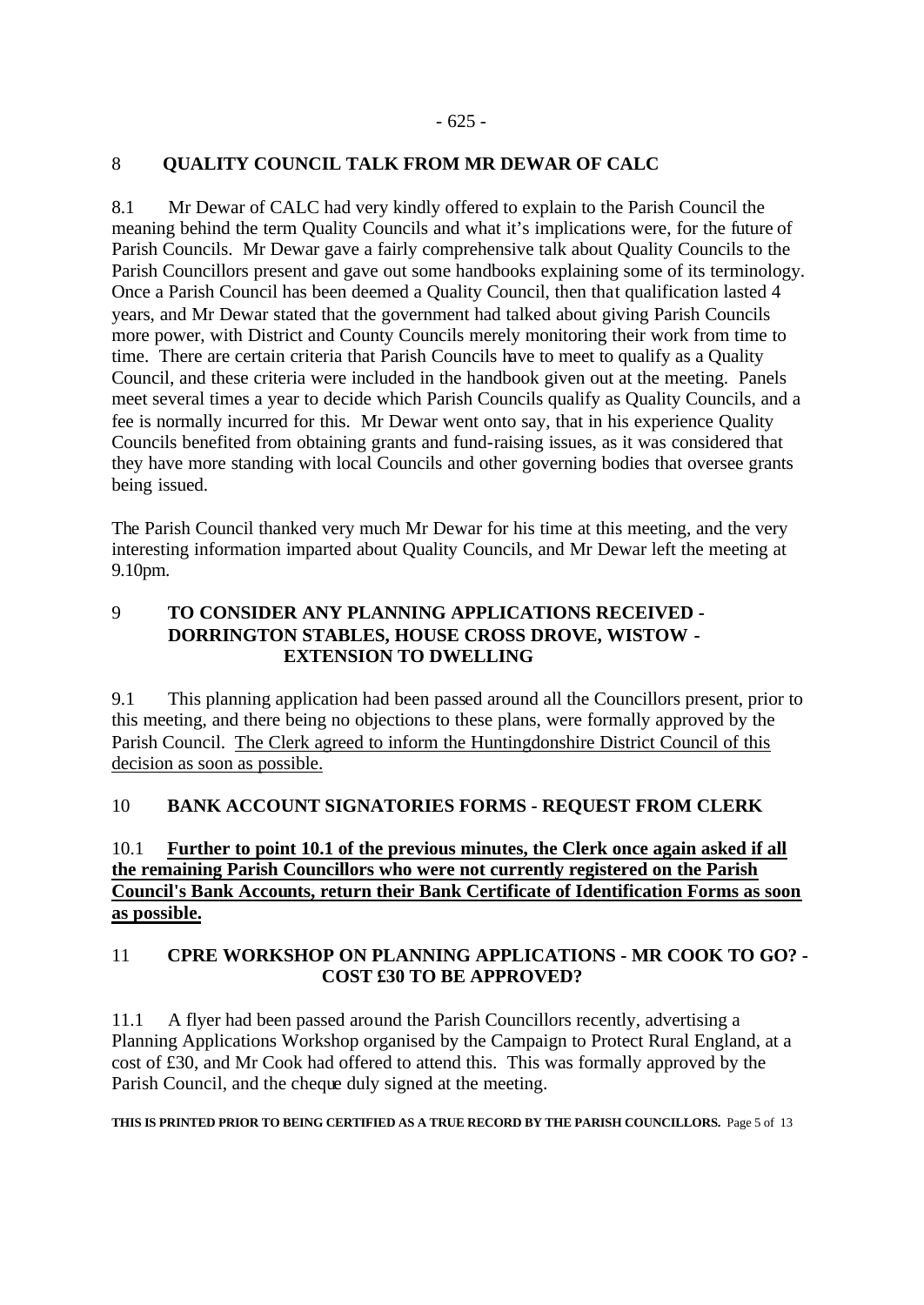#### - 626 -

# 12 **PARISH PLAN ACTION PLAN WORKING PARTIES FEEDBACK AND UPDATES**

12.1 **Youth Club** - Following the recent announcement that the Youth Club had received the funding needed to set it going, it was discussed when would be the best night of the week, for this weekly Club to meet. As Jean Duke was the current Booking Secretary for the Village Hall, Dr Farrar agreed to ask Mrs Duke for her opinion on this subject.

**Village Hall** - Further to point 12.2 of the previous minutes, Mr Franklin stated that he had asked a local farmer about the possible use of some land along Harris Lane, but no reply had been made yet. It was also suggested that Huntingdonshire District Council be asked about the possible use of some of the Playing Field land for this purpose, and Mr Franklin and the Clerk agreed to do this.

Litter Bin - Further to point 12.2 of the previous minutes, the Clerk stated that he had a reply from Pam Rook, of Huntingdonshire District Council regarding a potential new litter bin at the junction of Mill Road and Harris Lane, and that a Neopolitan Plaza bin would cost £190 each, and a Isles Knight Freestanding bin would cost £226.10 each. Both these types of bin were currently in stock, and would have a HDC logo and 'clean up after your dog' logo heat sealed into them. Before a decision could be made, it was asked if the Clerk could find out from Huntingdonshire District Council, the cost of fitting these bins to the ground onto a solid base, and the Clerk agreed to do this.

 **Communication**- Mr Cook asked if the Wistow Warbler was currently delivered to both Wistow Fen and Wistow Toll properties, and it was confirmed that this did not occur. Mr Cook therefore offered to deliver the Wistow Warbler to these properties in the future, and would contact John Dransfield, the editor, regarding this. It was also asked if the Wistow Web site could have it's title changed to say Wistow Parish, rather than Wistow Village, but it was recognised that this would have a cost implication to it, but Dr Farrar agreed to alter the front page of the Web site, to make it more obvious that it was for the whole Parish, not just the main village.

 **Streetlights** - it was stated that there was nothing further to add with regards to Streetlights within the Parish.

 **Newspapers -** it was stated that there was nothing further to add with regards to Newspaper deliveries within the Parish.

 **Shop/ Post Office** - it was stated that there was nothing further to add with regards to the Shop/ Post Office, as highlighted in the Parish Plan.

 **Flooding** - it was stated that there was nothing further to add with regard to Flooding issues within the Parish.

 **Footpaths -** Further to point 12.2 of the previous minutes, the Clerk stated that he had been advised that the Bridge railings were due to be repaired in the next few weeks, as the Bridge was actually, not only a listed structure, but a Scheduled Ancient Monument aswell. Ultimately, the Bridge is due to have major renovation work done to it, including making footpaths both sides of the Bridge, but this could possibly be in the 2008/09 financial year. Nearer the time that this work is to be undertaken, the County Council will inform the Parish Council of it's intention. It was also stated that the pavement outside 1 Oakland's Avenue was broken up and in need of repair. The Clerk agreed to contact Cambridgeshire County Council regarding this matter.

**THIS IS PRINTED PRIOR TO BEING CERTIFIED AS A TRUE RECORD BY THE PARISH COUNCILLORS.** Page 6 of 13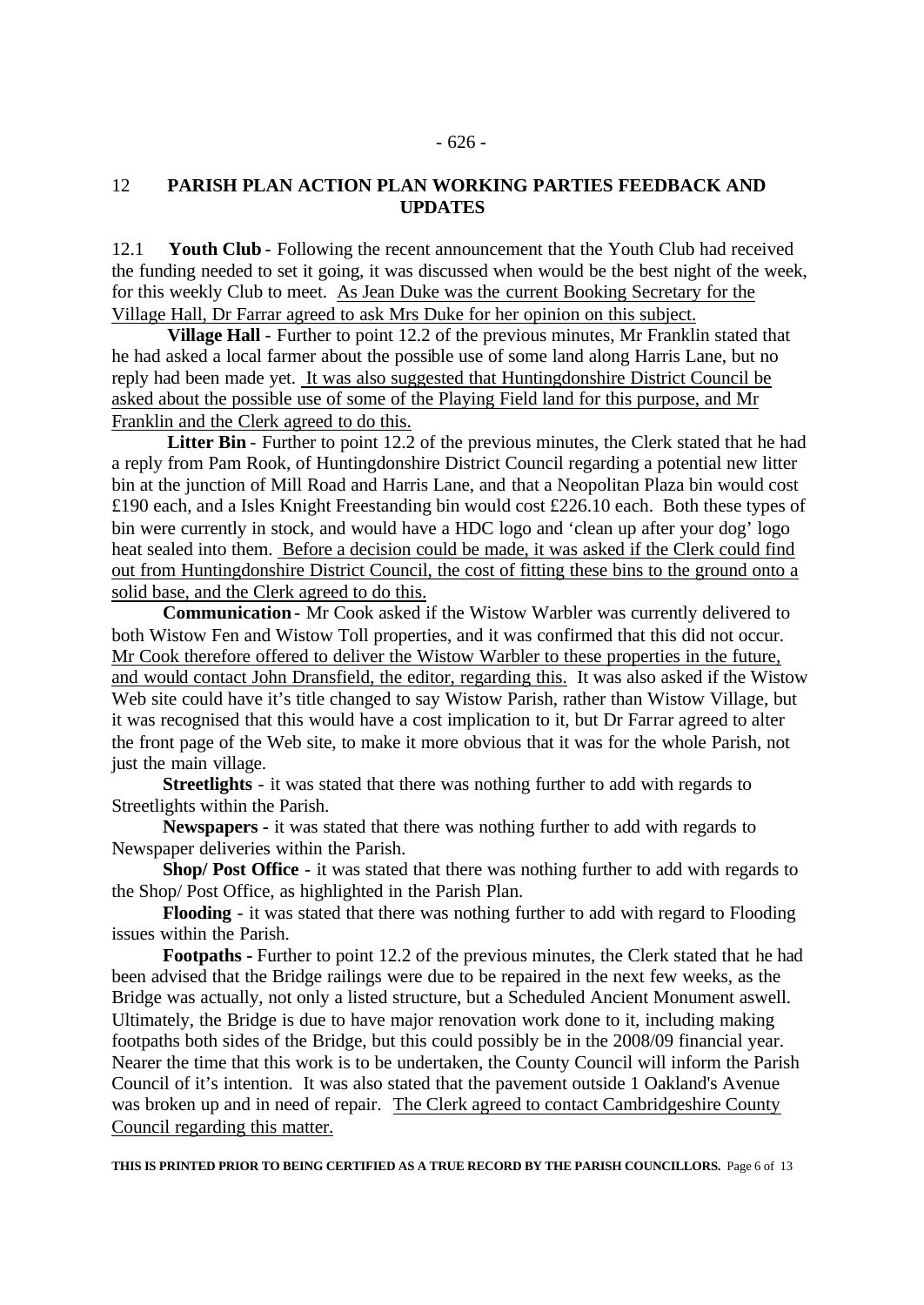**Streetsigns** - Further to point 12.2 of the previous minutes, the Clerk stated that he had requested a extra sign in Harris Lane from Huntingdonshire District Council, and he would chase this matter up as soon as possible. It was also stated that the sign at St Johns Place, Wistow needed replacing as it was a plastic one at present, and the Clerk agreed to ask Huntingdonshire District Council regarding this aswell. Mr Franklin and Mr Cook stated that they would attempt to do the renovation work on the other Streetsigns that needed attention.

 **Roads -** it was stated that there was nothing further to add with regard to Roads issues within the Parish. However, Mr Benson did raise an issue regarding the burning of hedge cuttings from a private property that bordered the Playing Field. The Parish Council's opinion was that as the hedge trimmings had come solely from the residents side of the hedge that backed onto the Playing Field, then it was the property owners responsibility to dispose of the cuttings.

 **Village Sign** - Mr Franklin stated that this issue was still ongoing, including the potential funding for this item.

**Post Box** - Mr Franklin once again stated that this issue was still ongoing.

 **Good Neighbourhood Scheme** - Mr Franklin once again stated that the scheme appeared to be working well.

#### 13 **CALC MEMBERSHIP? - TO BE DISCUSSED - CURRENT MEMBERSHIP FEE £ 138.98**

13.1 As Mr Dewar of CALC had previous addressed the meeting, the issue of Quality Councils was once again discussed. It was suggested that the Clerk go through the criteria for Wistow to be considered as a Quality Council, and see what elements that the Parish Council was lacking in currently. The Clerk agreed to do this.

13.2 It was felt that being a member of CALC was not particularly advantageous for Wistow Parish Council at present, and so it was decided to not rejoin CALC at the present time.

#### 14 **STANDING ORDERS AND FINANCIAL STANDING ORDERS - TO BE DISCUSSED AND APPROVED FOR 2007**

14.1 As the envelope containing the se documents were still being circulated around the Parish Councillors and therefore were not present at this meeting, it was decided to defer this Agenda item until the next meeting, when hopefully the documents would be available.

#### 15 **a - PLAYGROUND - MR FRANKLIN, MR WILLIAMS CLERK & MR BUCKNELL TO REPORT**

15.1 Further to point 16.2 of the previous minutes, Mr Williams, Mr Cook and Mr Franklin stated that the picnic tables had been repaired and creosoted at a total cost of £223.65 including VAT. It was discussed whether these picnic tables needed fixing to the ground in concrete to prevent them being further vandalised in the future, and it was decided for Mr Williams (as the current Village Handyman) and Mr Franklin to discuss further what was actually required, and Mr Williams to quote accordingly.

**THIS IS PRINTED PRIOR TO BEING CERTIFIED AS A TRUE RECORD BY THE PARISH COUNCILLORS.** Page 7 of 13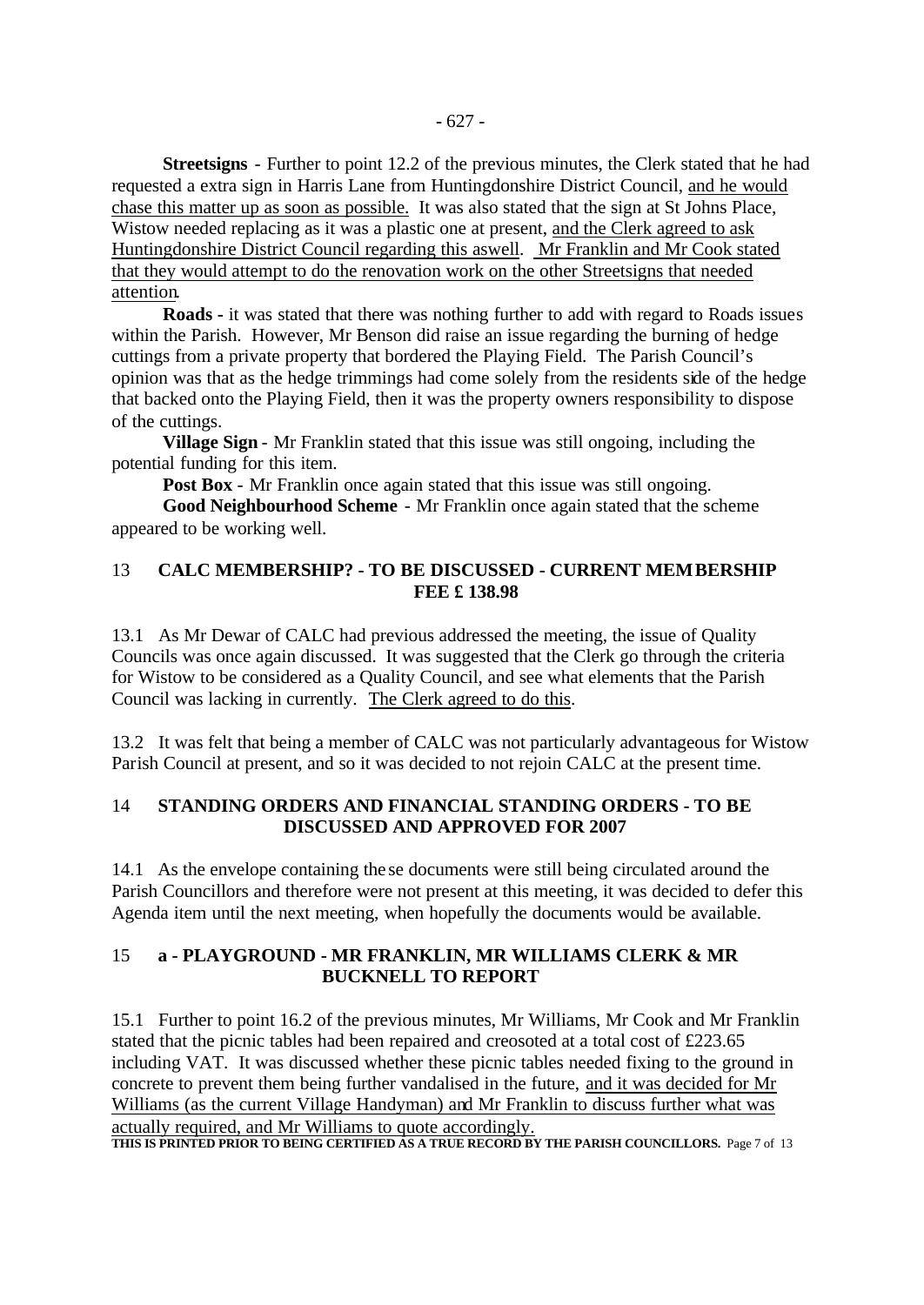15.2 A local resident had mentioned to a Councillor that the Bottle Bank litter bin had lost its lid, and Mr Williams agreed to quote for a hinged lid to be put onto this bin.

15.3 It had also been mentioned by a resident whether nets could be put in place to stop balls going into neighbouring gardens, when children were playing, and it was stated that this was investigated by the Parish Council sometime ago, and no suitable solution had been identified, as it was felt that aswell as being an eyesore, the cost of appropriate high netting would be highly prohibitive.

15.4 Further to point 16.1 of the previous minutes, the Clerk reported that he had indeed contacted the Parks Department at Huntingdonshire District Council for advice regarding the securing of the goal posts in the Playing Field. The Clerk had received a reply that all of the District Councils goal posts had sockets concreted into the ground, and so did not experience the same problems as Wistow was having. They merely suggested using longer pins or pegs to secure the goal posts in the desired location. It was therefore asked if Mr Williams could also quote to concrete the goal posts in an appropriate location, with guidance from Mr Franklin.

15.5 Mr Franklin stated that he would try to obtain the key for the Playing Field Gate from Mr Buddle in the village.

15.6 Further to point 16.3 of the previous minutes, the Grant Form had been completed, and Mr Bucknell stated that he would check with Mr Dan Smith of Huntingdonshire District Council, that it had been received okay.

15.7 Mr Franklin also stated that a lot of the Play Equipment needed repainting, and he agreed to look into this matter further.

15.8 It was suggested that in future, Agenda items be checked more thoroughly, so that items that appeared in the Parish Plan Working Parties list were not subsequently rediscussed at other points in the Agenda, to help avoid duplication in the meetings. The Clerk agreed to try to ensure this took place on future Agenda's.

# 15 **b - STREETLIGHTS - MR BENSON, DR FARRAR & CLERK TO REPORT**

15.9 It was stated that the Wind farm Grant committee was not fully formed yet, but Mr Bucknell agreed to send some forms out regarding these Grants, but that nothing further could be attended to yet.

# 15 **c - FOOTPATHS - MR COOK TO REPORT**

15.10 An application form concerning the Parish Paths Partnership had been circulated around the Councillors prior to this meeting, and this was formally approved at the meeting. The Clerk agreed to complete the necessary paperwork for this application as soon as possible.

**THIS IS PRINTED PRIOR TO BEING CERTIFIED AS A TRUE RECORD BY THE PARISH COUNCILLORS.** Page 8 of 13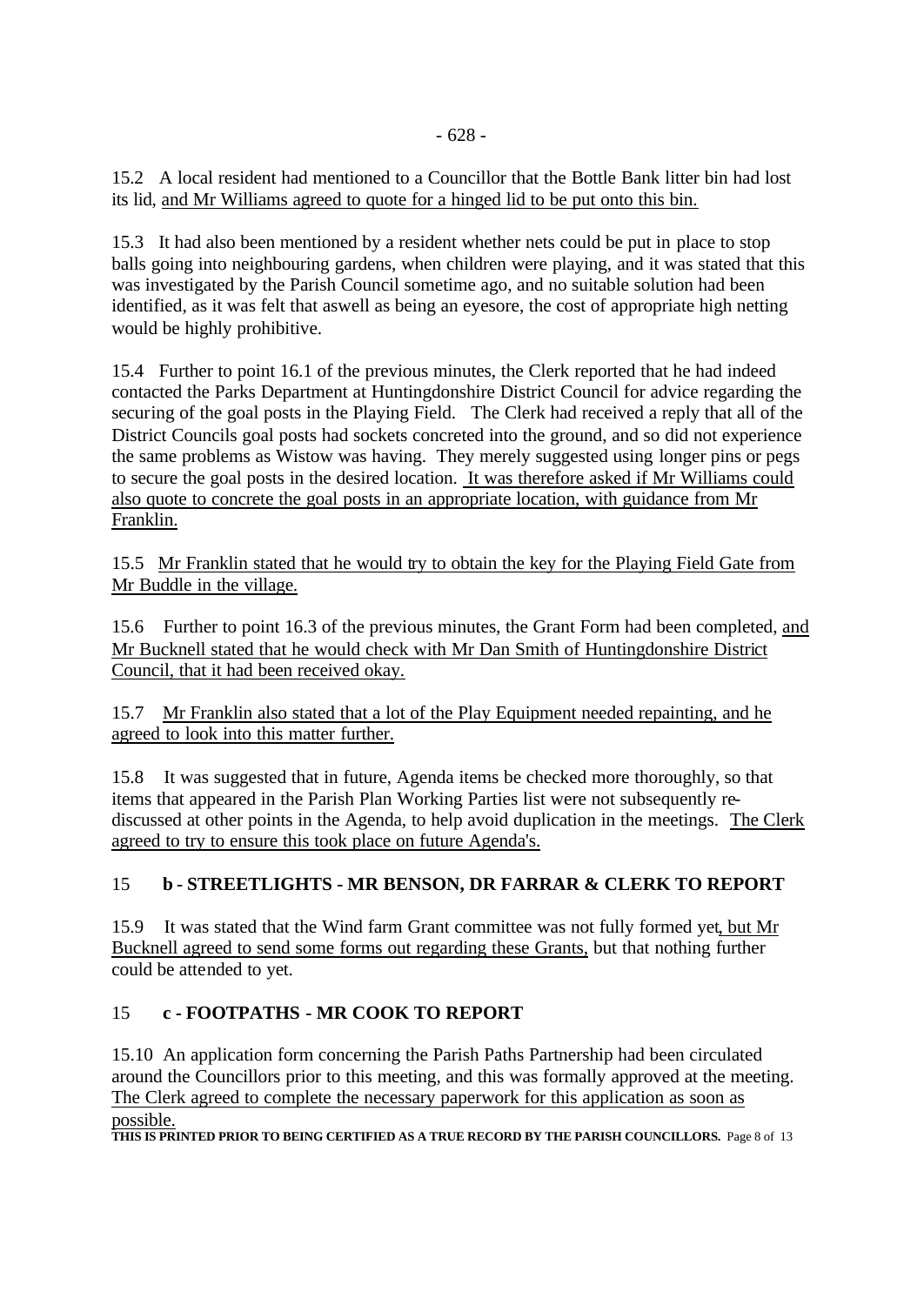15.11 No further issues were identified with regards to Footpaths that had not been previously reported on in this meeting.

# 15 **d - VILLAGE HALL - MR FRANKLIN, MR LEIGH AND MR WILLIAMS TO REPORT**

15.12 No further issues were identified with regards to the Village Hall that had not been previously reported on in this meeting.

## 15 **e - ALLOTMENTS - MR COOK, MR BENSON, MR LATTER AND CLERK TO REPORT**

15.13 Mr Latter and Mr Cook had discussed the outstanding issues, and Mr Latter asked if selling the land to the tenants was an option that had been considered, aswell as whether the Parish Council's insurance policy would cover any legal or court costs incurred during this matter being resolved. The Clerk stated that he would verify this with the Parish Council's insurers.

15.14 It was also suggested that evidence of land title be definitely established, and Dr Farrar stated that he would try to find out from Land Registry, what the current situation was, and the Clerk would look through old documents in their possession on this matter aswell. After title had been established, then it was suggested that the tenants be asked if they wished to purchase this land outright.

## 15 **f - TRAFFIC & ROAD ISSUES - MR BENSON, MR FRANKLIN, MR BUCKNELL AND CLERK TO REPORT**

15.15 No further issues with regards to Traffic and Road Issues could be identified that had not previously been mentioned in this meeting.

# 15 **g - GRASS CUTTING - THE CLERK TO REPORT, INCLUDING TENDERS RECEIVED FOR 2007**

15.16 The situation regarding funding received from the Parochial Church Council was once again discussed, which had been capped at £525 again for the forthcoming year, for grass cutting in the Churchyard and Graveyard. It was asked if the Clerk could write to the Reverend Dowman stating that the Parish Council currently felt that they would not be able to continually subsidise the churchyard and graveyard grass cutting shortfall incurred from the Parochial Church Council for 2008 onwards. The Clerk agreed to do this.

**THIS IS PRINTED PRIOR TO BEING CERTIFIED AS A TRUE RECORD BY THE PARISH COUNCILLORS.** Page 9 of 13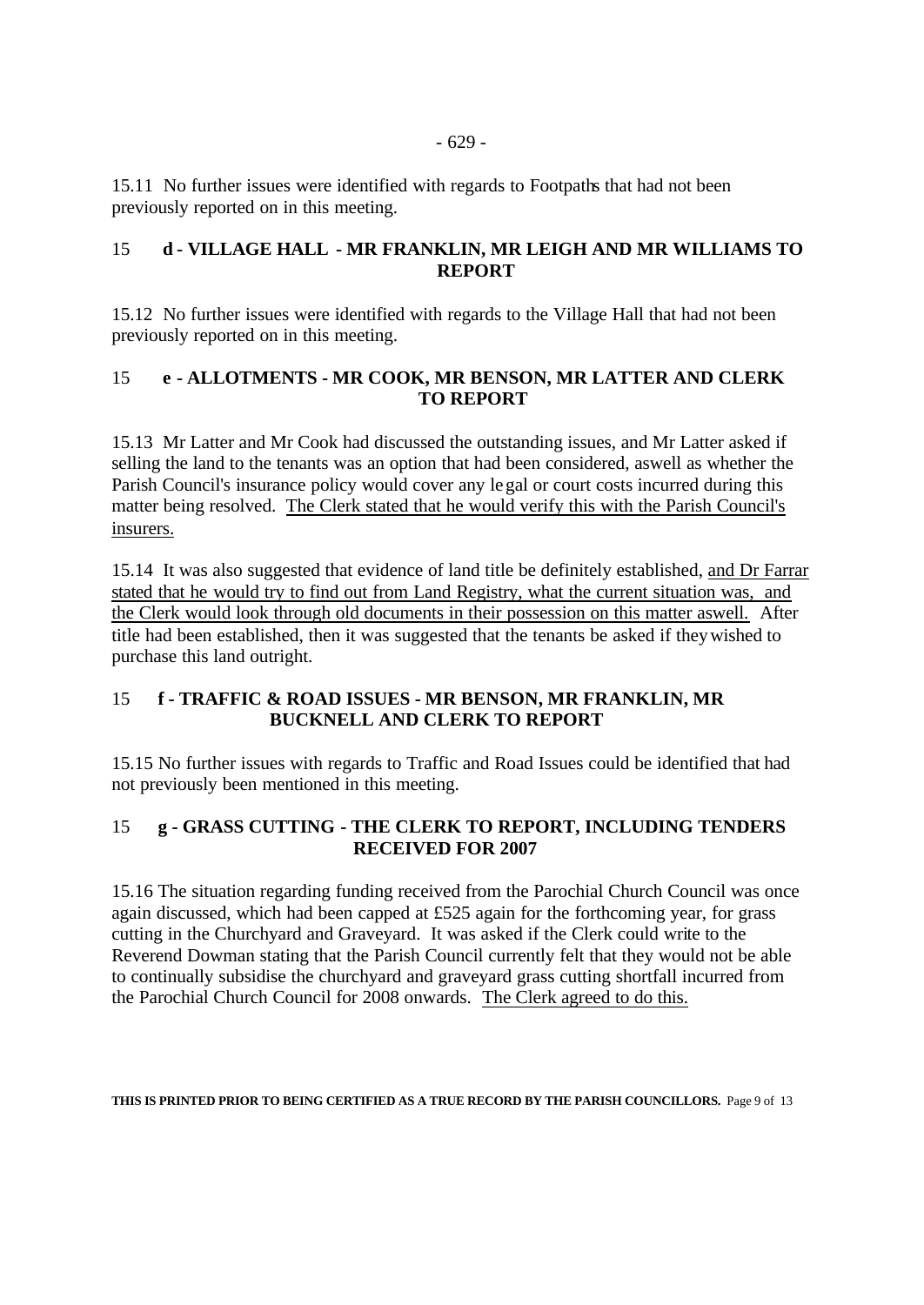15.17 The Clerk stated that they had received all the quotations now for grass cutting the four areas in the village that the Parish Council normally dealt with, and these are detailed below (with the cheapest underlined):

| £ 1420.00 pa plus VAT $(15 \text{ cuts})$                                                                                         |
|-----------------------------------------------------------------------------------------------------------------------------------|
| £ 510.24 pa plus VAT $(12 \text{ cuts})$<br>£ 204.00 pa plus VAT $(12 \text{ cuts})$<br>£ 3792.00 pa plus VAT $(16 \text{ cuts})$ |
|                                                                                                                                   |
| £ 1275.00 pa plus VAT $(15 \text{ cuts})$                                                                                         |
| £ 1125.00 pa plus VAT $(14 \text{ cuts})$                                                                                         |
| (using Round Up around headstones) or<br>$\text{\textsterling}$ 1260.00 pa plus VAT (14 cuts)                                     |
|                                                                                                                                   |
| £ 1200.00 pa plus VAT $(14 \text{ cuts})$                                                                                         |
|                                                                                                                                   |
|                                                                                                                                   |

Mr T Longland - did not quote this year

Foster Horticulture - did not quote this year

 The Parish Council felt that using Round Up around the headstones was not a good idea, due to health and safety risks, and it could make the areas less attractive.

 It was therefore, asked if the Clerk could ask the current contractors for the Churchyard and Graveyard areas, K Ferguson's, if they could drop their quotation from  $\pm 1420.00$  pa plus VAT to that of the lowest competitor, R J Warren Ltd of £1260.00 pa plus VAT. If they agreed to this, then the Parish Council gave the Clerk authority to approve K Fergusons to carry on with cutting the grass in the Graveyard and the Churchyard. If K Ferguson's were not able to match R J Warren's quotation, then the Parish Council gave the Clerk authority to approve R J Warren Ltd to undertake this work for 2007. The Clerk agreed to do this immediately.

15.18 With regards to the Playing Field and Village Green areas, the Parish Council formally approved Huntingdonshire District Council to carry on maintaining these areas for 2007. The Clerk agreed to inform Huntingdonshire District Council of this decision as soon as possible.

**THIS IS PRINTED PRIOR TO BEING CERTIFIED AS A TRUE RECORD BY THE PARISH COUNCILLORS.** Page 10 of 13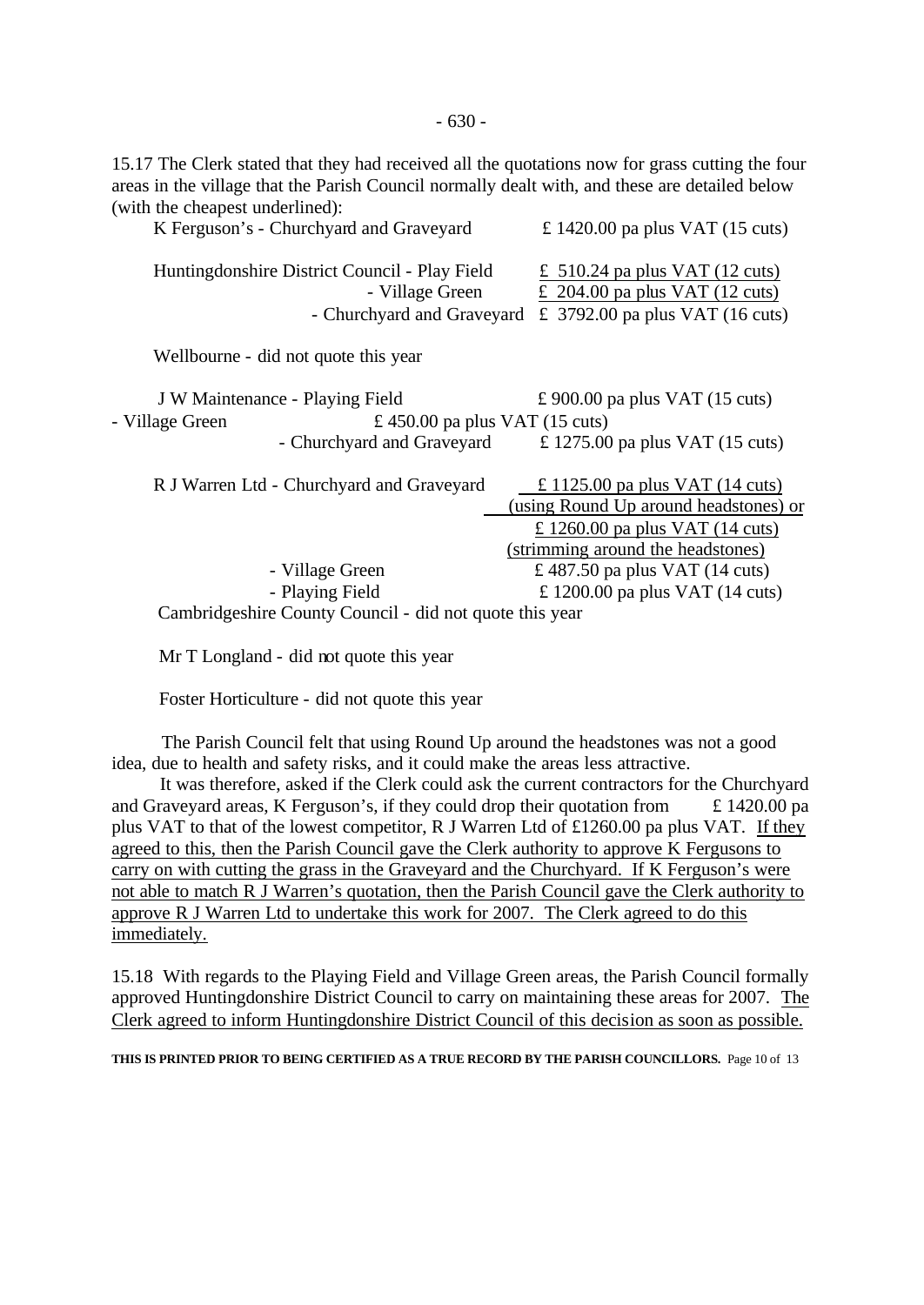#### - 631 -

# 16 **MATTERS OUTSTANDING FROM PREVIOUS MINUTES (DATES WHEN LAST APPEARED IN MINUTES)**

16.1 Dog Disturbances along Harris Lane, Wistow - 17.1 - 25/1/07 - it was stated that this matter was still ongoing, and that the problem still existed.

16.2 Car Parking Area Maintenance by Huntingdonshire Housing Partnership behind garages in Oakland's Avenue, Wistow - 17.2 - 25/1/07 - Mr Bucknell confirmed that he had spoken to Mr Marshall after the last Parish Council Meeting, and that the potential sale of part of this land in the future, was also still ongoing.

# 17 **ITEMS FOR THE WISTOW WARBLER - TO INFORM JOHN DRANSFIELD OF ARTICLES**

17.1 Mr Franklin confirmed that he would write an article about the forthcoming Wistow Youth Club and pass it to Mr Dransfield.

17.2 Mr Williams confirmed that a different band had been booked for the Wistow Music Evening on the 14th July 2007.

# 18 **MONTHLY AUDIT - NOMINEE FOR NEXT MEETING?**

# 18.1 Mr Latter agreed to do the Monthly Audit at the next Parish Council Meeting.

# 19 **DATE OF NEXT MEETING - THURSDAY 29TH MARCH 2007 AT 7.30PM**

There being no further business the meeting closed at 10.45pm.

**THIS IS PRINTED PRIOR TO BEING CERTIFIED AS A TRUE RECORD BY THE PARISH COUNCILLORS.** Page 11 of 13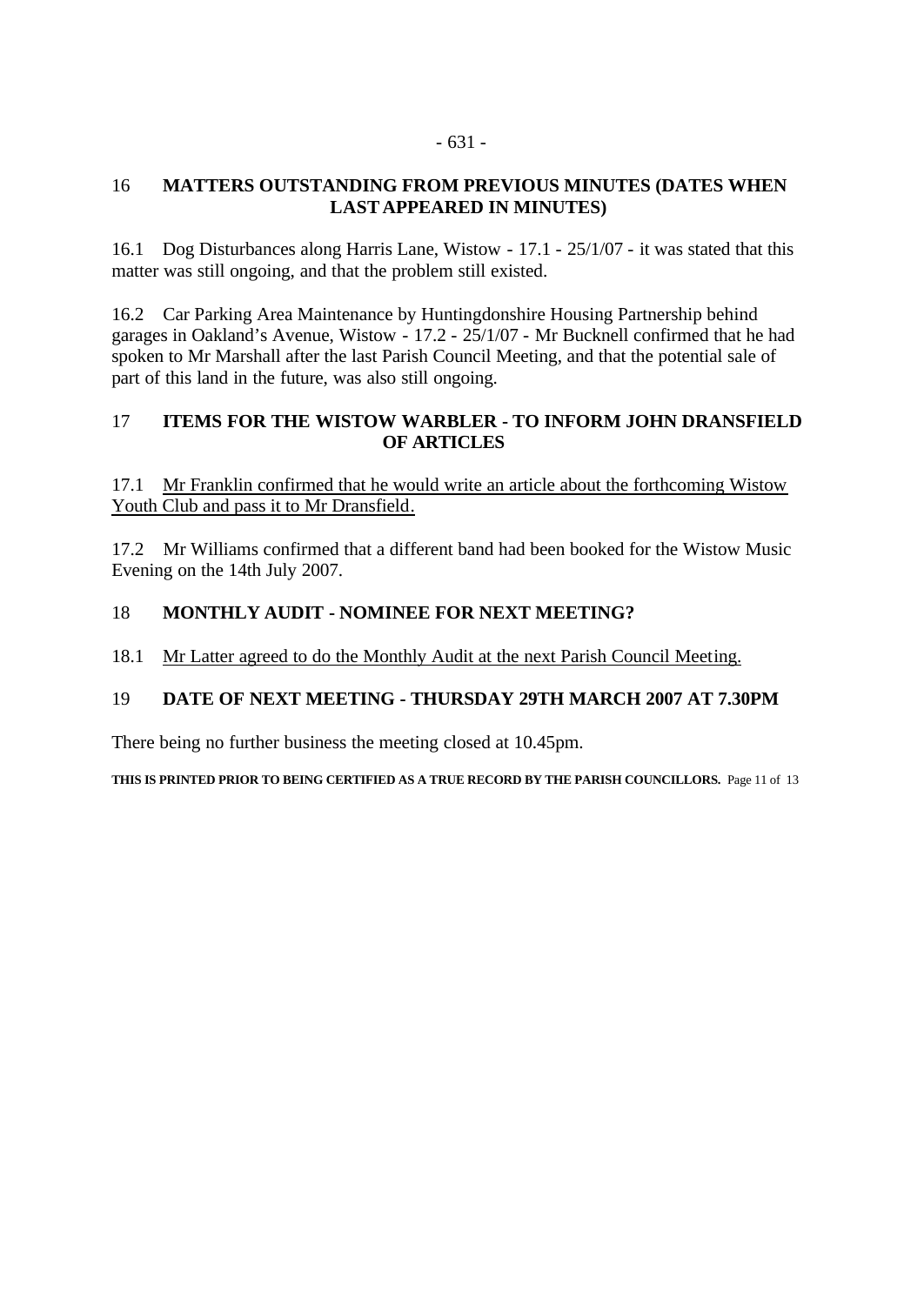#### **-** 632 - **PLANNING APPLICATIONS RECEIVED FROM JANUARY 2005**

Wistow Parish Council - WPC Huntingdonshire District Council - HDC Not Yet known - NYK

|                   |                                          |                                                                                                    | <b>Approved and Date</b> |                 |
|-------------------|------------------------------------------|----------------------------------------------------------------------------------------------------|--------------------------|-----------------|
| <b>App.Number</b> | <b>Property Address</b>                  | <b>Purpose</b>                                                                                     | <b>WPC</b>               | <b>HDC</b>      |
|                   | 04/03738/FUL Northern Cottage, Church    | <b>Extension and Alterations</b>                                                                   | $Yes -$                  | Yes-            |
|                   | Street, Wistow                           |                                                                                                    | 27/1/05                  | 23/2/05         |
|                   | (plans amended $8/2/05$ )                |                                                                                                    | $Yes -$                  | Yes-            |
|                   |                                          |                                                                                                    | 25/2/05 23/2/05          |                 |
|                   | 04/03755/FUL Kingsland Farm, Ramsey      | <b>Vehicular Access Construction</b>                                                               | Yes -                    | Yes-            |
|                   | Road, Upwood                             |                                                                                                    | 31/3/05                  | 5/5/05          |
|                   | 05/01694/FUL 1 Wistow Fen Cottage,       | Extension                                                                                          | $Yes -$                  | $Yes -$         |
|                   | Puddock Road, Warboys                    |                                                                                                    | 30/6/05                  | 5/7/05          |
|                   | 05/02091/FUL 12 Harris Lane, Wistow      | Extension                                                                                          | Yes-                     | Yes-            |
|                   |                                          |                                                                                                    | 26/7/05                  | 3/8/05          |
|                   |                                          |                                                                                                    |                          |                 |
|                   | 05/02506/FUL Land at 6 Bridge Street,    | <b>Erection of Dwelling</b>                                                                        | $Yes -$                  | $Yes -$         |
|                   | Wistow                                   |                                                                                                    |                          | 25/8/05 23/9/05 |
|                   |                                          |                                                                                                    |                          |                 |
|                   | 05/02424/FUL 4 Oakland's Close, Wistow   | Extension                                                                                          | $Yes -$                  | $Yes -$         |
|                   |                                          |                                                                                                    |                          | 25/8/05 12/9/05 |
|                   | (plans amended $25/1/06$ )               |                                                                                                    |                          | Yes - NYK       |
|                   | 05/02726/FUL Brookfields, Manor Street,  | <b>Erection of Conservatory</b>                                                                    | $Yes -$                  | $Yes -$         |
|                   | Wistow                                   |                                                                                                    | 29/9/05 12/10/05         |                 |
|                   |                                          |                                                                                                    |                          |                 |
|                   | 05/03102/FUL Westmorland, Mill Road,     | Extension to rear of Garage                                                                        | $Yes -$                  | Yes -           |
|                   | Wistow                                   |                                                                                                    | 27/10/05 10/11/05        |                 |
|                   |                                          |                                                                                                    |                          |                 |
|                   | 06/00360/OUT Poultry Houses, Shillow     | <b>Agricultural Dwelling</b><br>Erection                                                           |                          | $Yes - Yes -$   |
|                   | Hill, Wistow                             |                                                                                                    |                          | 23/2/06 21/7/06 |
| 06/01058/FUL      | 20 Harris Lane, Wistow                   | <b>Conservatory Erection</b>                                                                       |                          | Yes - Yes -     |
|                   |                                          |                                                                                                    |                          | 27/4/06 22/5/06 |
| 06/02681/FUL      | RAF Upwood, Ramsey                       | Change of Use to Urban                                                                             |                          | $Yes - No -$    |
|                   | Road, Bury                               | Assault etc.                                                                                       | 31/8/06                  |                 |
| 06/03569/FUL      | The Barn, Mill Farm House, Change of Use |                                                                                                    |                          | Yes - NYK       |
|                   | Mill Road, Wistow                        |                                                                                                    | 30/11/06                 |                 |
|                   |                                          |                                                                                                    |                          |                 |
|                   | 06/02458/OUT Land at Orchard House,      | <b>Residential Development</b>                                                                     | Yes - NYK                |                 |
|                   | Mill Road, Wistow                        | Proposal                                                                                           | 25/1/07                  |                 |
|                   | 07/00389/FUL & Dorrington Stables, House | <b>Extension to Dwelling</b>                                                                       | Yes - NYK                |                 |
| 07/00107/FUL      | Cross Drove, Wistow                      |                                                                                                    | 22/2/07                  |                 |
|                   |                                          | THIS IS PRINTED PRIOR TO BEING CERTIFIED AS A TRUE RECORD BY THE PARISH COUNCILLORS. Page 12 of 13 |                          |                 |